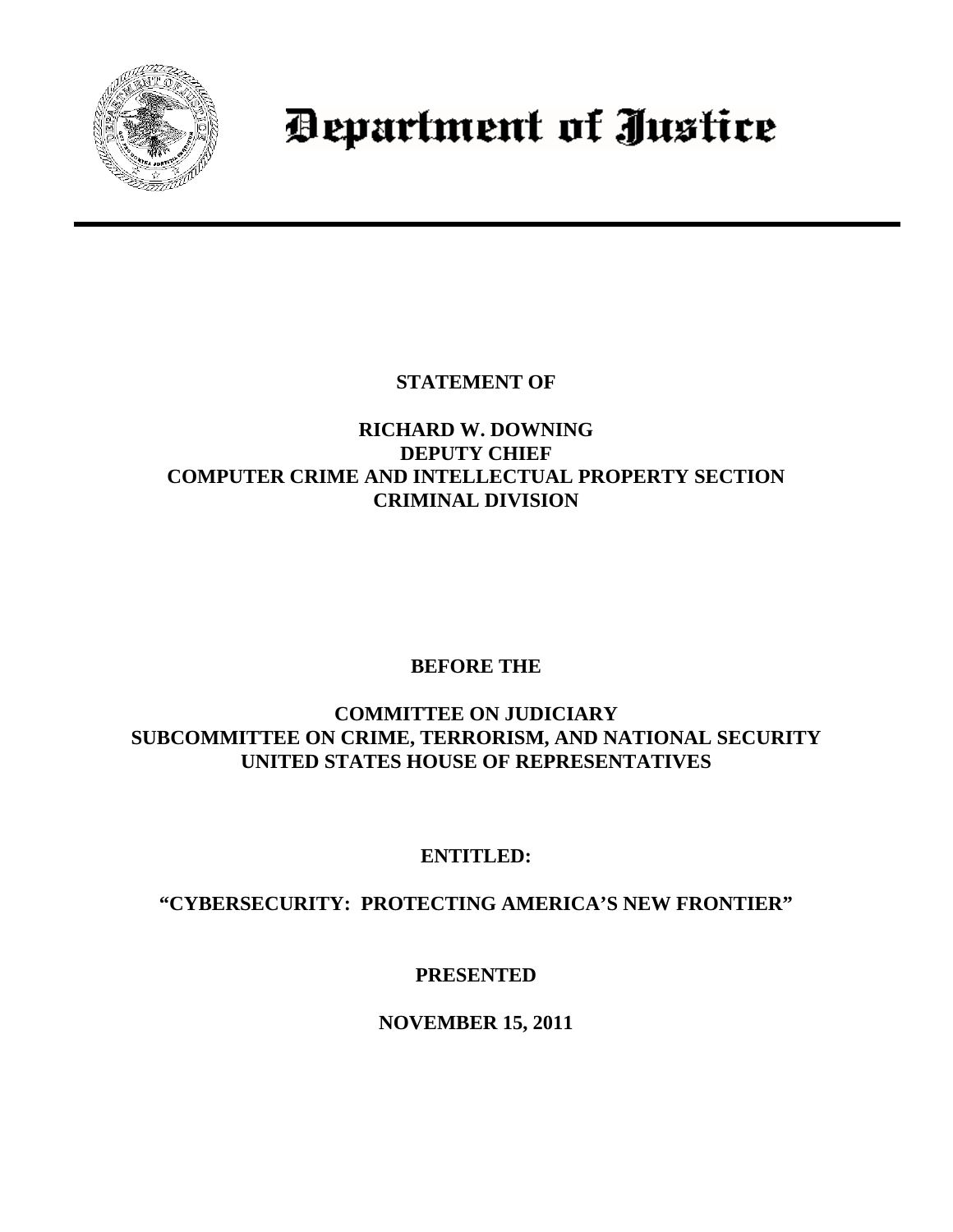## **Statement Of Richard W. Downing Deputy Chief Computer Crime and Intellectual Property Section Criminal Division**

## **Committee on Judiciary Subcommittee on Crime, Terrorism, and National Security United States House of Representatives**

## **"Cybersecurity: Protecting America's New Frontier" November 15, 2011**

Good afternoon, Chairman Sensenbrenner, Ranking Member Scott, and Members of the Committee. Thank you for the opportunity to testify on behalf of the Department of Justice.

As the Committee is well aware, the United States confronts a dangerous combination of known and unknown vulnerabilities, strong and rapidly expanding adversary capabilities, and limited comprehensive threat and vulnerability awareness. Within this dynamic environment, we are confronted with threats that are more targeted, more sophisticated, and more serious.

Our critical infrastructure – such as the electrical grid, financial sector, and transportation networks that underpin our economic and national security – have suffered repeated cyber intrusions, and cyber crime has increased dramatically over the last decade. Sensitive information is routinely stolen from both government and private sector networks, undermining confidence in our information systems, the information collection and sharing process, and the information these systems contain.

Recognizing the serious nature of this challenge, the President made cybersecurity an Administration priority upon taking office. During the release of his Cyberspace Policy Review in 2009, the President declared that the "cyber threat is one of the most serious economic and national security challenges we face as a nation." The President also highlighted the importance of sharing responsibility for cybersecurity, working with industry to find solutions that improve security and promote prosperity.

Over the past two years, the Administration has taken significant steps to ensure that Americans, our businesses, and our government are building better protections against cyber threats. Through this ongoing work, it has become clear that our Nation cannot improve its ability to defend against cyber threats unless certain laws that govern cybersecurity activities are updated, including the Computer Fraud and Abuse Act ("CFAA").

Members from both sides of the aisle have likewise remained steadfast in their resolve to act on cybersecurity legislation. I want to particularly acknowledge your leadership, Chairman Sensenbrenner, in the effort to address these important threats. The Administration welcomes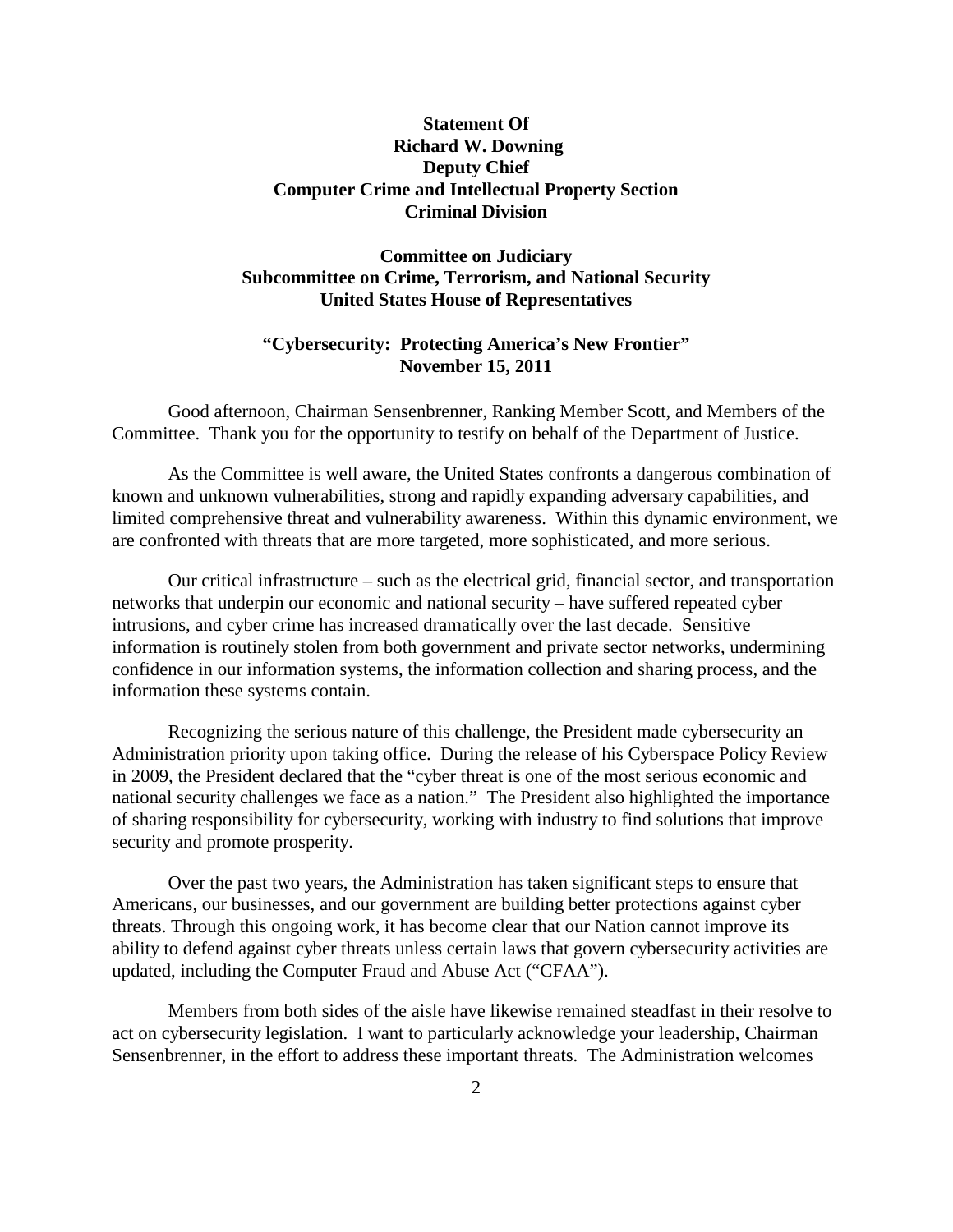the opportunity to assist these congressional efforts, and we have developed a pragmatic and focused cybersecurity legislative proposal for Congress to consider as it moves forward on cybersecurity legislation. This legislative proposal is the latest development in the steady stream of progress we are making in securing cyberspace.

The proposed legislation is focused on improving cybersecurity for the American people, our nation's critical infrastructure, and the federal government's own networks and computers. The aspect of the proposed legislation I want to discuss today is the revisions to the CFAA and related legislation.

#### **The Administration's goals**

Over the decades since the CFAA was originally passed, the Justice Department has worked with Congress to keep the statute up-to-date and effective. Over time, we have had several objectives in seeking reform of the CFAA, three of which are of paramount importance today.

Our first objective is to make the CFAA as technology-neutral as possible. Experience has demonstrated that advances in technology at times render statutes in the area of cyber crime obsolete. By drafting them in a technology-neutral way, they remain viable despite technological change. By contrast, statutes defined in terms of specific technologies not only require Congress to expend effort trying to keep them up-to-date, but potentially allow criminals to avoid punishment on a technicality. Our experience has shown that computer crime statutes can be written in a forward-thinking way that accounts for technological change, yet sets forth "rules of the road" that make clear the line between criminal and non-criminal conduct.

Second, Congress should ensure that federal law treats conduct in the online world commensurate with similar physical-world conduct. Penalties for fraud committed using a telephone should not differ, for example, from penalties for fraud committed by computer hacking.

Third, the criminal law should provide appropriately severe penalties to promote deterrence. Computer crime is a burgeoning area of criminality that is difficult to investigate and prosecute. Criminals from across the country and around the world are taking advantage of the relative anonymity provided by the Internet to compromise our critical infrastructure, obtain trade secrets, intrude into bank accounts, and steal the personal and financial information of ordinary Americans. Where ten years ago hackers were more commonly motivated by curiosity or seeking notoriety, most criminal hackers today are motivated by greed. Federal law needs to more effectively deter this spreading criminality.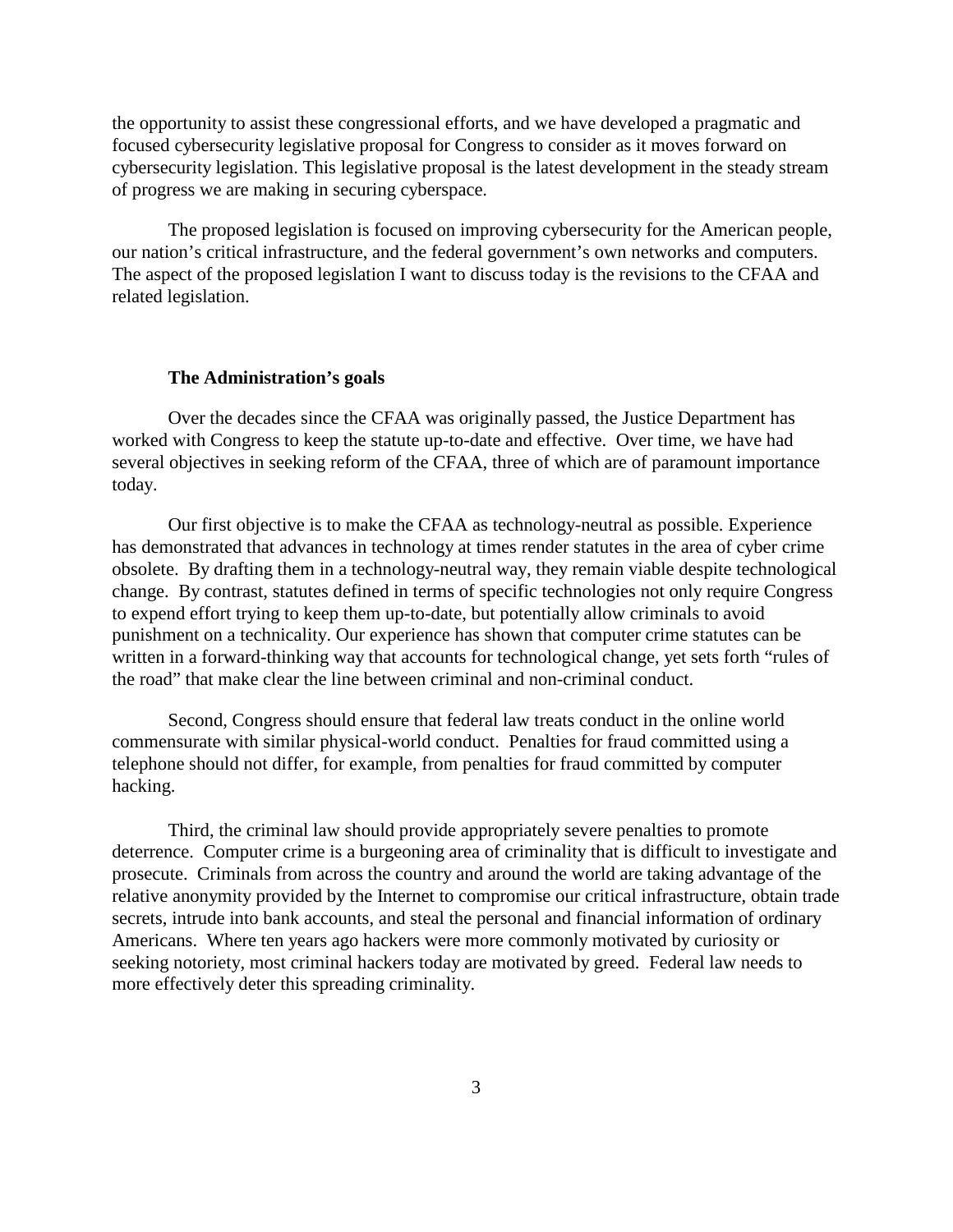### **Computer crimes as a RICO predicate**

We propose updating the Racketeering Influenced and Corrupt Organizations Act ("RICO") to make CFAA offenses subject to RICO. As computer technology has evolved, it has become a key tool of organized crime. Indeed, criminal organizations are operating today around the world to: hack into public and private computer systems, including systems key to national security and defense; hijack computers for the purpose of stealing identity and financial information; extort lawful businesses with threats to disrupt computers; and commit a range of other cyber crimes. Many of these criminal organizations are similarly tied to traditional Asian and Eastern European organized crime organizations.

The fight against organized crime is far from over; rather, much of the focus has moved online. RICO has been used for over forty years to prosecute organized criminals ranging from mob bosses to Hells Angels to insider traders, and its legality has been consistently upheld by the courts. Just as it has proven to be an effective tool to prosecute the leaders of these organizations who may not have been directly involved in committing the underlying crimes and to dismantle whole organizations, so too can it be an effective tool to fight criminal organizations who use online means to commit their crimes. The Administration's proposal would simply make clear that malicious activities directed at the confidentiality, integrity, and availability of computers should be considered criminal activities under the RICO statute.

### **Simplifying the CFAA to appropriately address culpable individuals**

The Administration proposal would make a number of changes to the CFAA's sentencing provisions. The goal of these changes is to eliminate overly complex, confusing provisions, simplify the sentencing scheme, and enhance penalties in certain areas where the statutory maximums no longer reflect the severity of these crimes.

First, the proposal would clarify that conspiracy to commit a computer hacking offense is subject to the same potential maximum penalty as a completed, substantive offense. Whether or not a cyber criminal is the person who actually "pushed the buttons" to commit the crime should not matter – the intent of the criminal to commit a serious computer crime is what counts. Indeed, in many of the investigations and prosecutions being handled by the Department today, the most culpable figures are not the lower-level operatives who physically execute a criminal scheme but the leaders who make the key decisions and earn the lion's share of the illicit proceeds. This proposed change would provide greater deterrence by enhancing certain penalties.

Second, we also believe that the penalty provisions in the CFAA should be simplified by removing references to subsequent convictions in favor of setting an appropriate maximum sentence for each offense. In general, the maximum would be the number of years currently designated for a second offense. This approach would eliminate needless complexity in the sentencing scheme and free federal judges to provide appropriate sentences to first-time offenders in instances where the crime was extremely serious or resulted in widespread damage.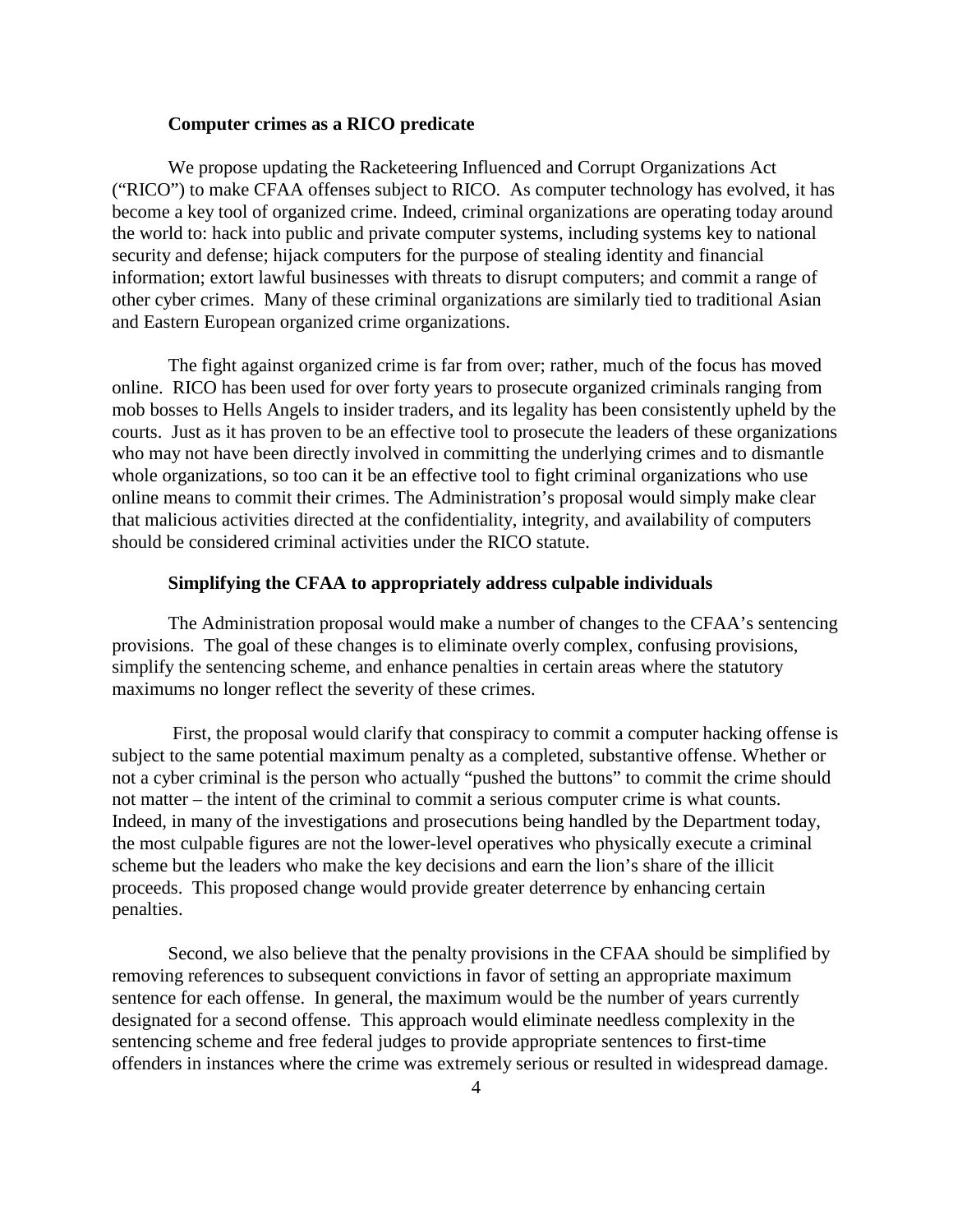Third, our proposal would increase the maximum penalties in several cases to give judges the authority they need to adequately punish serious offenders and to make these penalties commensurate with the same type of conduct occurring off-line. We believe that such modifications are appropriate in light of the scale and scope of our nation's current cyber crime problem.

Moreover, some of the CFAA's sentencing provisions no longer parallel the sentencing provisions for their equivalent traditional crimes. For example, the current maximum punishment for a violation of section 1030(a)(4) (computer hacking in furtherance of a crime of fraud) is five years, but the most analogous "traditional" statutes, 18 U.S.C. §§ 1341 and 1343 (mail and wire fraud), both impose maximum penalties of twenty years.

Indeed, for a serious computer crime offense, it is easy to imagine scenarios in which the appropriate sentence exceeds the current maximum. For example, were a criminal to steal a massive database of credit cards, the maximum penalty under section  $1030(a)(2)$  for that crime is five years in prison, even though the United States Sentencing Guidelines might recommend a much higher sentence. In other words, in such situations, a federal judge would be prevented from sentencing a defendant to an appropriate prison term that will assure proper punishment and promote general deterrence.

All of these changes will empower federal judges to appropriately punish offenders who commit extremely serious crimes, ones that result in widespread damage, or both. Judges would still make sentencing decisions on a case-by-case basis, and defendants would still have the right to appeal any sentence deemed excessive or unreasonable.

#### **Updated tools for investigators and prosecutors**

Further, we believe that the CFAA currently has limitations that have prevented it from being used fully by prosecutors against criminals that steal login credentials, such as user names, passwords, or secure login devices. These shortcomings should be corrected. The Administration proposes that the scope of the offense for trafficking in passwords in the CFAA (18 U.S.C. §1030(a)(6)) should cover not only passwords but other methods of confirming a user's identity, such as biometric data, single-use passcodes, or smart cards used to access an account. It should also cover login credentials used to access to any "protected" computer (defined in the statute quite broadly), not just government systems or computers at financial institutions.

This proposal will help equip law enforcement to fight a key area of cyber crime: the theft of passwords and means of access for the purpose of committing additional crimes, such as wire fraud and identity theft. Expanding this definition will improve the ability of federal prosecutors to prosecute these offenders. It will also keep the CFAA up-to-date with changing technology. For instance, if in ten years iris scans have taken the place of passwords as the main method for managing credentials to computer systems, Congress will not have to act because the Administration's proposal would have made the CFAA technology-neutral, allowing it to adapt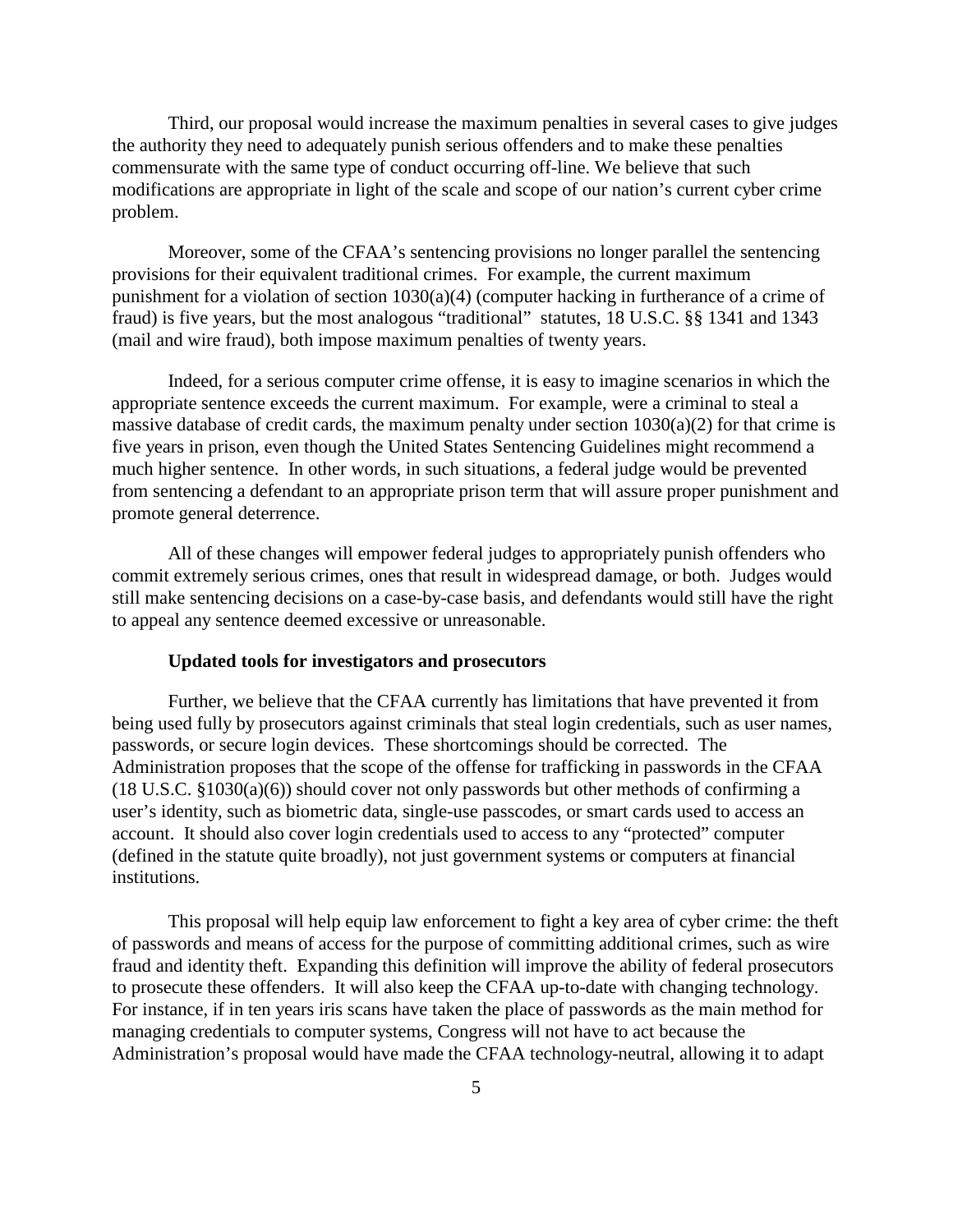to technological change.

Finally, we propose several amendments to the CFAA related to forfeiture. Key amongst these changes would be the addition of a civil forfeiture provision to the CFAA. Unlike most federal criminal statutes with forfeiture provisions, currently the CFAA only provides for criminal, and not civil, forfeiture. This forces federal prosecutors to use criminal forfeiture authority in instances where civil forfeiture would be more appropriate or efficient. The Administration also requests other modest changes to the CFAA forfeiture subsection, namely to clarify that the "proceeds" forfeitable under the CFAA are gross proceeds, as opposed to net proceeds, and allow forfeiture of real property used to facilitate CFAA offenses in appropriate cases.

The proposed civil forfeiture provision is consistent with similar provisions in federal law that have existed for decades. It should also be noted that any use of civil forfeiture authority by the government is subject to both the "innocent owner" defense – which applies when an owner claims that they are innocent of a crime and therefore their property should not be forfeited – and proportionality review under the Eighth Amendment.

Amending the statute to cover "gross" proceeds is also a reasonable clarification. Criminal enterprises should not enjoy the benefits of the ordinary accounting standards and tax rules used by legitimate businesses. All of the monies earned from the crime should qualify for forfeiture because criminals should not be allowed to "deduct" the expenses of operating their criminal enterprise. For example, a drug dealer who buys an expensive car should not be entitled to deduct the price of the car as a cost of doing business.

#### **Enhanced deterrence for malicious activity directed at critical infrastructure**

Finally, we recommend strengthening the criminal code to better deter malicious activities directed at computers and networks that control our critical infrastructures. Critical infrastructure consists of the assets, systems, and networks, whether physical or virtual, so vital to the United States that their incapacitation or destruction would have a debilitating effect on national security, national economic security, or public health and safety.

America's open and technologically complex society includes, as a part of its critical infrastructure, numerous vulnerable targets. A significant portion of these are owned and operated by the private sector and state or local governments. These critical infrastructure systems are vulnerable to destruction, incapacitation, or exploitation by a variety of malicious actors, which poses grave risks to our national and economic security. Ordinary criminals could also take advantage of potential vulnerabilities in our critical infrastructure for purposes of extortion.

Specifically, computerized control systems perform vital functions for the critical infrastructure. They are vital in areas ranging from monitoring the distribution and quality of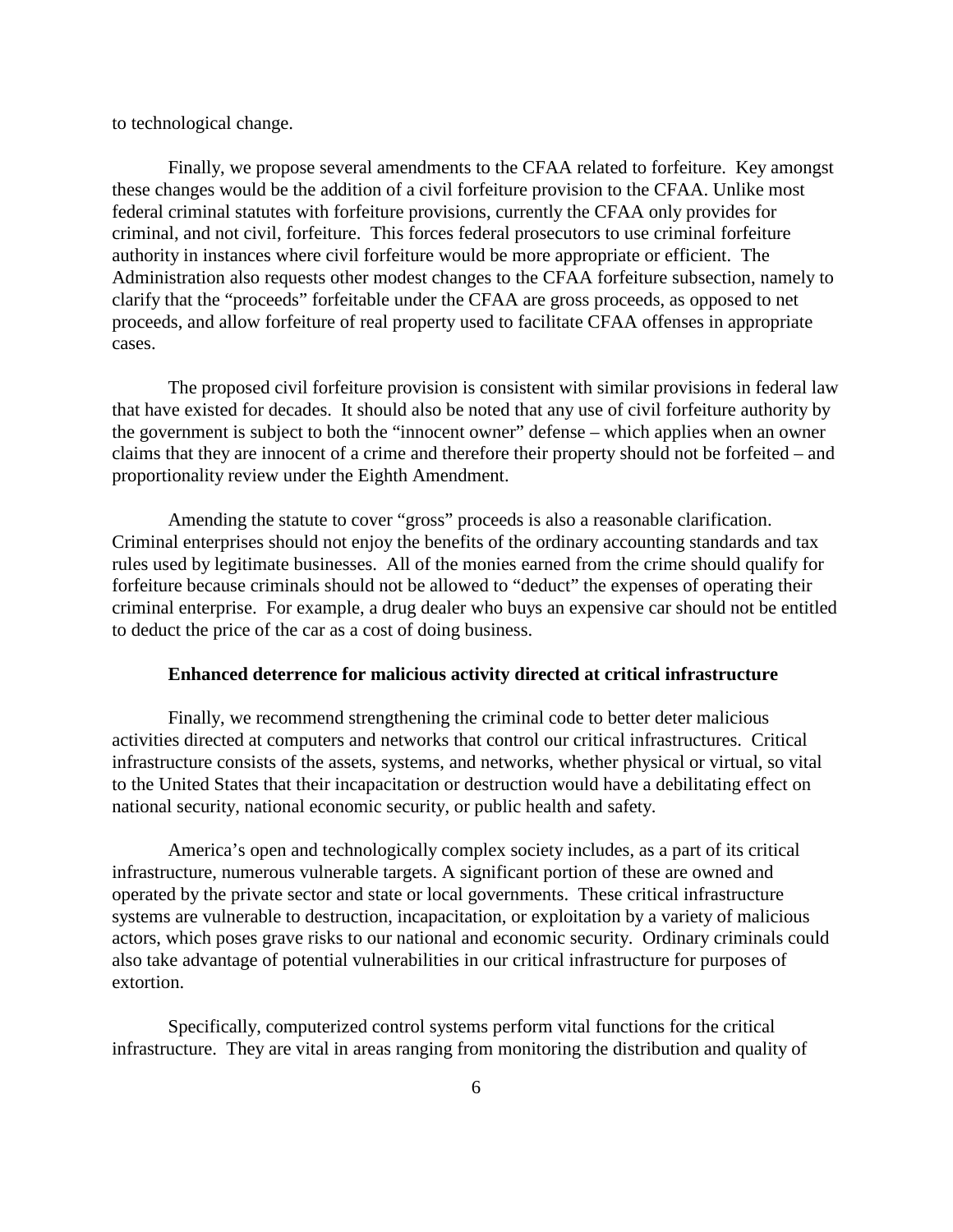drinking water to ensuring the safe operation of nuclear power plants. For example, in natural gas distribution, such systems can monitor and control the pressure and flow of gas through pipelines. If a criminal or terrorist seized control of those systems, he or she could potentially disrupt the energy supply or cause an explosion. As the Committee knows, the CFAA creates maximum penalties for malicious activity directed at the confidentiality, integrity, and availability of computers. While these crimes currently apply to the computers and networks that run our critical infrastructure, they do not require any mandatory minimum penalty for such conduct. While it is reasonable to believe that courts would impose appropriate prison terms if malicious activity severely debilitates a critical infrastructure system, it is possible that courts might not impose adequate penalties for activities that cause less disruption – or none at all in the case of an attempt that is thwarted before it is completed.

In light of the grave risk posed by those who might compromise our critical infrastructure, even an unsuccessful attempt at damaging our nation's critical infrastructure merits substantial penalties. The Administration has proposed a mandatory minimum sentence of three years imprisonment as one appropriate way to achieve the needed deterrence. We understand that members of the Committee have raised concerns about mandatory minimum sentencing in general. We are, as always, happy to work with this Committee to explore potential alternatives to a mandatory minimum for attacks on critical infrastructure that not only appropriately punish offenders, but also more effectively deter others who would engage in such misconduct that puts public safety and national security at risk. In whatever form it would ultimately take, the message needs to be sent loud and clear to criminals and other malicious actors that any attempt to damage a vital national resource will result in serious consequences.

## **Restricting substantive definitions in the CFAA will make it harder to address insider threats**

Finally, on behalf of the Department I want to address concerns regarding the scope of the CFAA in the context of the definition of "exceeds authorized access." In short, the statute permits the government to charge a person with violating the CFAA when that person has exceeded his access by violating the access rules put in place by the computer owner and then commits fraud or obtains information. Some have argued that this can lead to prosecutions based upon "mere" violations of website terms of service or use policies. As a result, some have argued that the definition of "exceeds authorized access" in the CFAA should be restricted to disallow prosecutions based upon a violation of contractual agreements with an employer or service provider. We appreciate this view, but we are concerned that that restricting the statute in this way would make it difficult or impossible to deter and address serious insider threats through prosecution.

All types of employees in both the private and public sector – from credit card customer service representatives, to government employees processing tax returns, passports, and criminal records, to intelligence analysts handling sensitive material – require access to databases containing large amounts of highly personal and otherwise sensitive data. In most cases,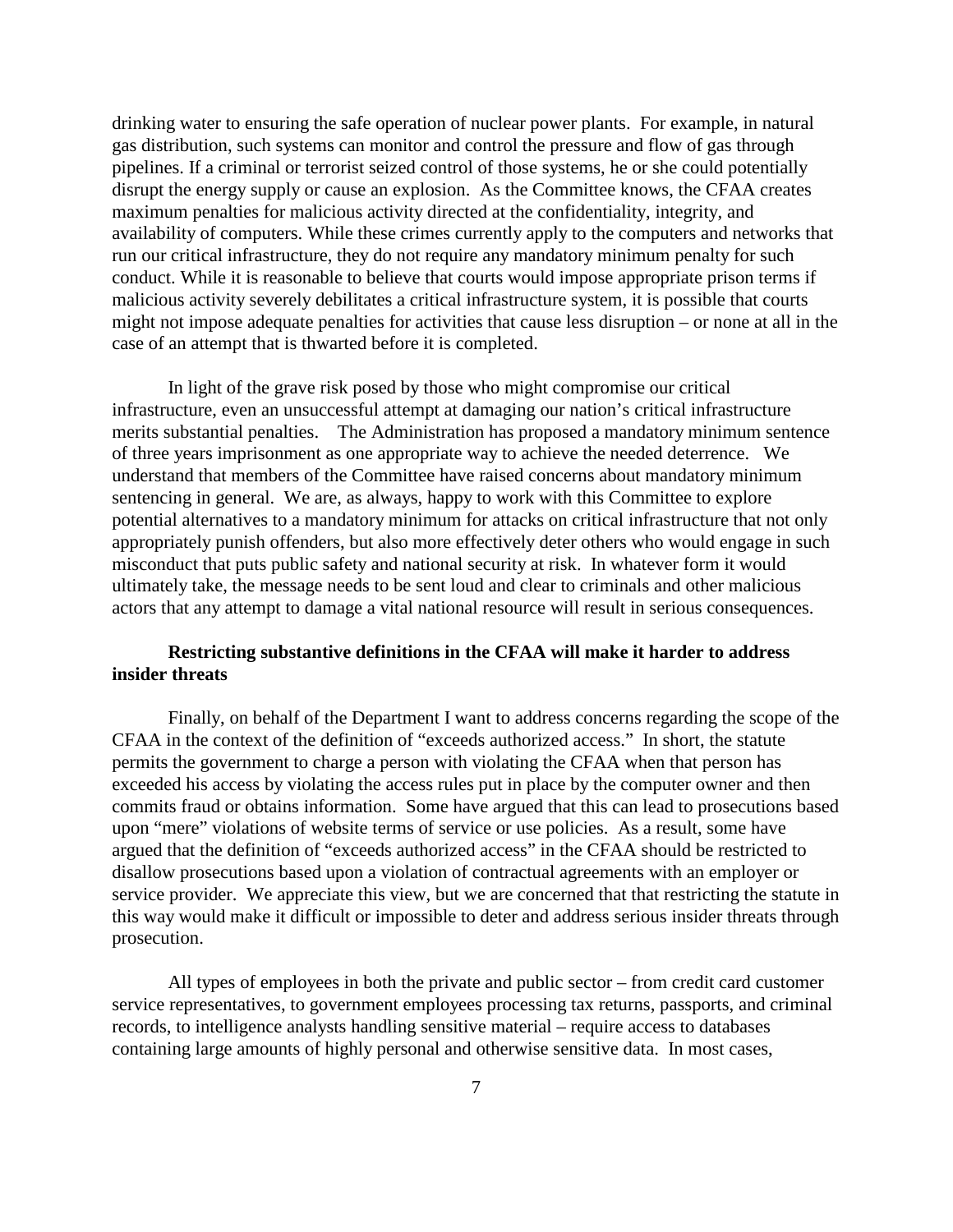employers communicate clear and reasonable restrictions on the purposes for which that data may be accessed. The Department has prosecuted numerous cases involving insiders in both the public and private sectors who have violated defined rules to access and obtain sensitive information. In many prosecutions involving insiders, the "terms of service" and similar rules in employment contexts define whether the individual charged was entitled to obtain or alter the information at issue. This is almost identical to prosecutions under other statutes, in which internal procedures, agreements, and communications must be examined by a fact-finder to determine, for example, whether a particular payment was authorized, or embezzlement or fraud.

Employers should be able to set and communicate access restrictions to employees and contractors with the confidence that the law will protect them when their employees or contractors exceed these restrictions to access data for a wrongful purpose. Limiting the use of such terms to define the scope of authorization would, in some instances, prevent prosecution of exactly the kind of serious insider cases the Department handles on a regular basis: situations where a government employee is given access to sensitive information stored by the State Department, Internal Revenue Service, or crime database systems subject to express access restrictions, and then violates those access restrictions to access the database for a prohibited purpose. Similarly, businesses should have confidence that they can allow customers to access certain information on the business's servers, such as information about their own orders and customer information, but that customers who intentionally exceed those limitations and obtain access to the business's proprietary information and the information of other customers can be prosecuted.

Here are three examples of recent prosecutions under the CFAA that might have been impaired if language restricting the use of terms of service had been enacted into law:

- A police officer obtained criminal history information from the National Crime Information Center database ("NCIC"), a sensitive and tightly-controlled law enforcement database which has stringent rules and regulations restricting access for official purposes. The officer then leaked the information to a defense investigator in a drug trafficking case. This unlawful conduct resulted in the conviction of the officer under the CFAA, with the Court of Appeals noting specifically that the evidence was sufficient to demonstrate that the defendant had "exceeded his authority by accessing [NCIC] for an improper purpose." (*United States v. Salum*, 257 Fed. Appx. 225, 230 (11th Cir. 2007)).
- In 2006, a contract systems administrator for Blue Cross Blue Shield of Florida used his access to the company's computer system to snoop. He initially was curious about how much his colleagues were being paid, but he proceeded to access all kinds of information, including downloading a file with hundreds of thousands of current and former employee names and Social Security Numbers. Pursuant to agreements with his employer, the administrator was obligated to keep company information confidential and to access the